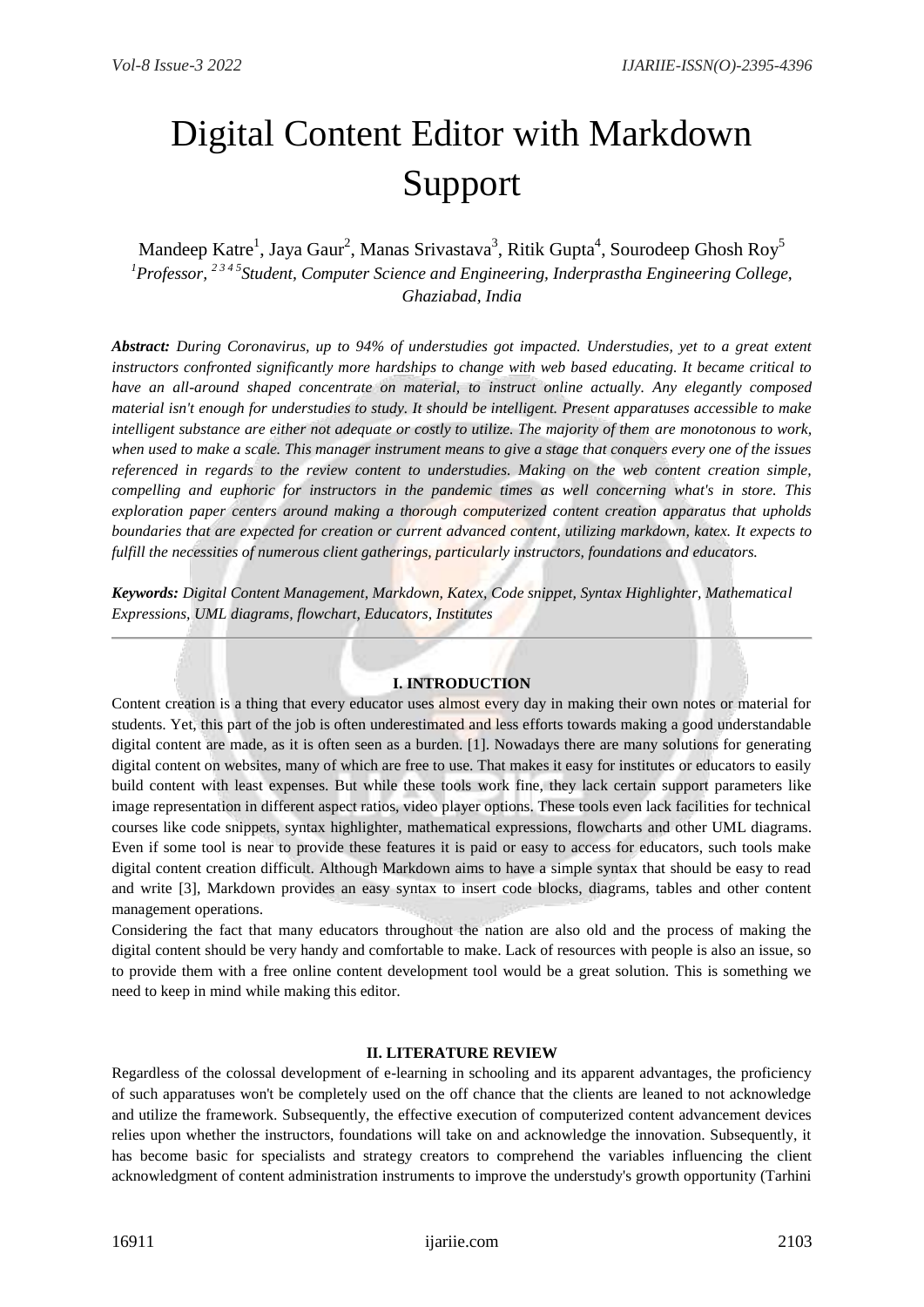et al., 2014a). Notwithstanding, late examinations have shown that content administration instrument execution isn't just an innovative arrangement, yet additionally a course of a wide range of variables like social elements (Schepers and Wetzels, 2007; Tarhini et al., 2014b; 2015), and individual elements (Liaw and Huang, 2011), authoritative, for example, working with conditions (Sun and Zhang, 2006) notwithstanding conduct and social variables (Masoumi, 2010).Such main considerations assume a significant part in how a data innovation is created and utilized (Kim and Moore, 2005).

The COVID-19 pandemic has created the largest disruption of education systems in human history, affecting nearly 1.6 billion learners in more than 200 countries. Closures of schools, institutions and other learning spaces have impacted more than 94% of the world's student population. This has brought far-reaching changes in all aspects of our lives. Social distancing and restrictive movement policies have significantly disturbed traditional educational practices. Reopening of schools after relaxation of restriction is another challenge with many new standard operating procedures put in place. Within a short span of the COVID-19 pandemic, many researchers have shared their works on teaching and learning in different ways. Several schools, colleges and universities have discontinued face-to-face teachings. The COVID-19 pandemic has provided us with an opportunity to pave the way for introducing digital learning. Digital learning is only possible with great digital content. Thus, the past recent years has taught us the importance of such online content development tools that cover all the aspects of content creation and cover use-cases for multiple user groups.

Content Development tools have played a crucial role during this pandemic, helping schools and universities facilitate student learning during the closure of universities and schools (Subedi et al., 2020). While adapting to the new changes, staff and student readiness needs to be gauged and supported accordingly. The learners with a fixed mindset find it difficult to adapt and adjust, whereas the learners with a growth mindset quickly adapt to a new learning environment. There is no one-size-fits-all pedagogy for online learning. There are a variety of subjects with varying needs. Different subjects and age groups require different approaches to online learning (Doucet et al., 2020). Online learning also allows physically challenged students with more freedom to participate in learning in the virtual environment, requiring limited movement (Basilaia & Kvavadze, 2020).



Fig 1: Forecast of Indian Online Education Market

#### **III. METHODOLOGY**

Incremental Model Approach is followed while developing this tool. In this online content editor, from user interface of managing content, edit content and preview content to content display is done module wise. Requirements are divided into multiple standalone modules of the software lifecycle. Each module consists of Requirement analysis, Designing and Development, Testing and Implementation. Incremental approach will help us to provide features to clients in a module-by-module manner.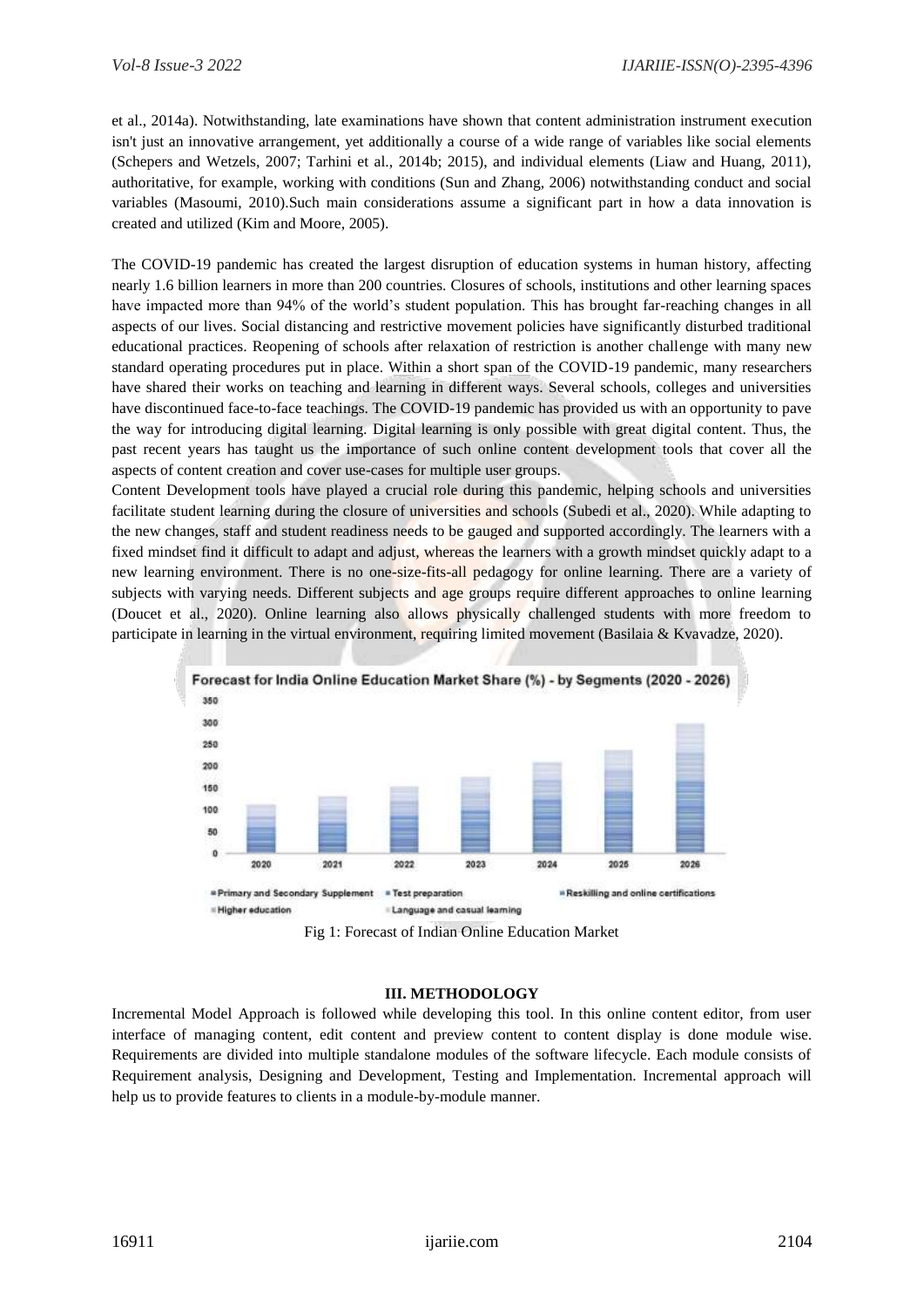

Fig 2: Incremental Life-Cycle Model

# **IV. EXISTING SYSTEMS**

Today, the education industry has gained better knowledge about the potential of virtual classrooms and elearning web apps. Virtual classrooms with advanced e-learning web apps have made students access more educational content from anywhere at any time.

As web apps have made learning easy for students, many educational institutions have already started embracing it.

Existing E-Learning Web Apps:

# *Google Classroom*

Google Classroom is a set-up of online devices that permits educators to set tasks, have work put together by understudies, to stamp, and to return reviewed papers. It was made as a method for disposing of paper in classes and to make advanced learning conceivable. In any case, making of advanced content is beyond the realm of possibilities and clients need to depend on other google items to team up.

#### *Educative Inc*

Educative provides interactive courses for software developers. They are changing how developers continue their education and stay relevant by providing pre-configured learning environments that adapt to match a developer's skill level. For instructors, Educative provides the authoring platform for creating interactive content with just a few clicks.

#### **V. RESULTS & DISCUSSION**

After all the discussion, requirement analysis, UI designing and testing of this tool has led to development of the Digital Content Development Tool.

Panel to add different types of tools for content creation. This panel also gives users flexibility to shift their different sections and rearrange them as needed. Users can remove them, move them up and down.

Image selector with support for 2 aspect ratios depending upon the image size which suits better. Caption for images can also be added.

Markdown editor helps users to add mathematical expressions like calculus, trigonometry, etc. easily as well as some UML diagrams.

Code snippets has multiple programming language support like C++, C, JAVA, SQL and many more. Users can select the language and add their code. The code is represented with syntax highlighting for easy understanding and reading.

Often educators demand to add video links of their online lectures or someone else for reference, so here is the support to add URLs along with captions. This also has support to play the video.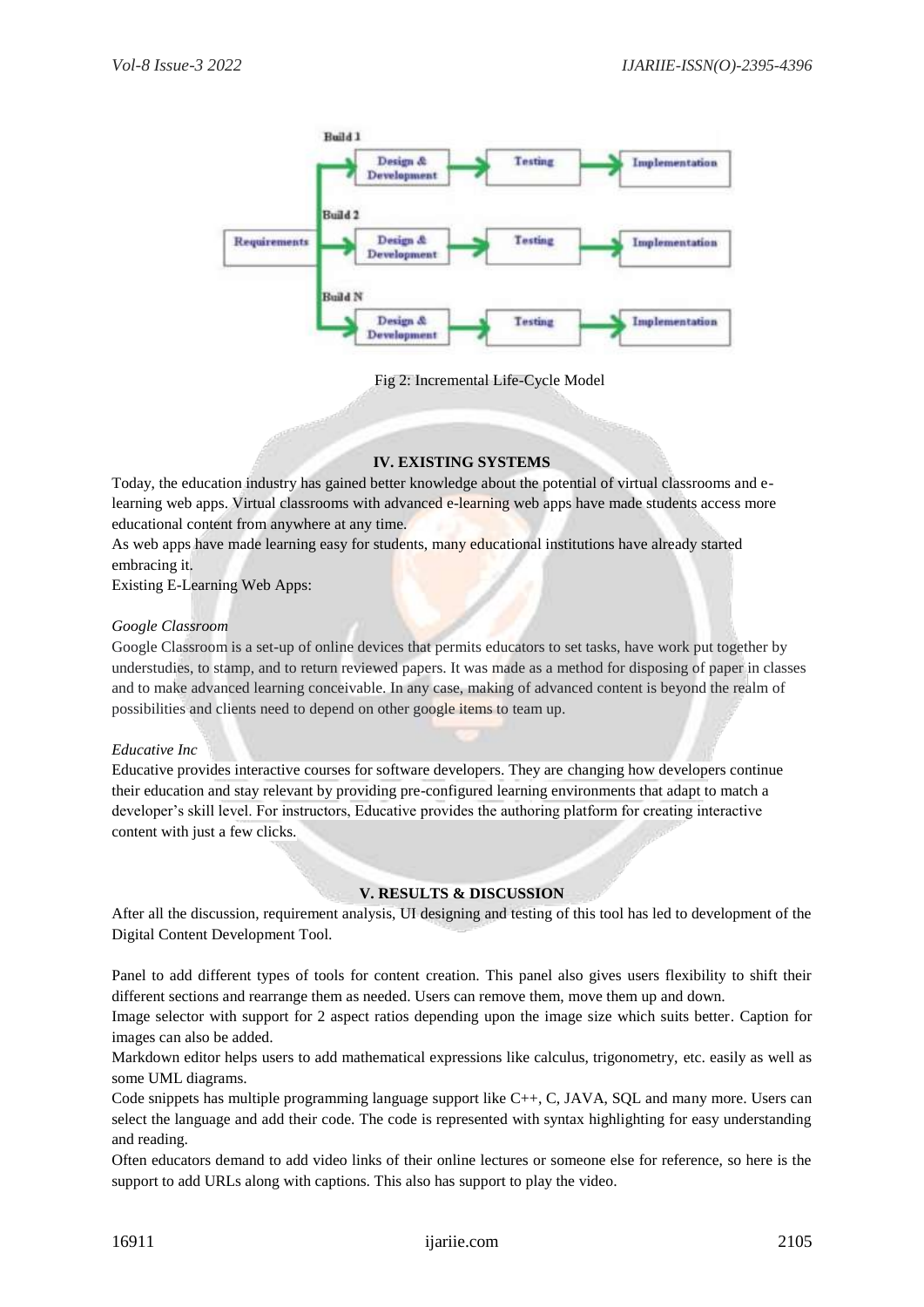What you see is what you get (WYSIWYG) editor is implemented, and provides near to word editor solution for content creation.

Educators need some practice quiz or objective questions in their content in between topics, so that students can judge their level of learning side by side. Quiz editor solves this need, it can add multiple/ single choice questions. Image attachment with quiz is given for some diagrammatic questions.

### **VI. CONCLUSION**

The result of this research paper is a fully working online content management tool that supports adding of video URLs, to display these videos, image upload support with two aspect ratio support, adding of code snippets, syntax highlighter support, mathematical expression can be added to content, UML and other diagrams, markdown support and WYSIWYG editor editing.

It is a user tested application that is deployed on an amazon web service server. As the application supports dynamic content creation and management, it is currently planned to start real-world testing of the application. The application should be mostly production-read, but due to the smaller than expected user testing group, some usability issues might still arise. There are also some known areas that would deserve further improvements. The application will be released to a group of educators for content creation satisfying real world needs, further feedback and improvements from them if it is updated in this tool.

There also were some good UX improvements that would make this editor more user friendly. could not be included. Some improvements in uml diagrams support that will enable some left diagrams support in this tool.

# **VII. REFERENCES**

[1] C. J. Stettina and W. Heijstek, "Necessary and neglected? An empirical study of internal documentation in agile software development teams", in Proceedings of the 29th ACM international conference on Design of communication - SIGDOC '11, ACM Press, 2011, p. 159, isbn: 9781450309363. doi: 10.1145/2038476.2038509. [Online]. Available: http://dl.acm.org/citation.cfm?doid=2038476.2038509.

[2] ClickHelp LLC, What is software documentation? [Online]. Available: https://clickhelp.com/softwaredocumentation-glossary/soft ware-documentation/.

[3] J. Gruber, Markdown: Syntax. [Online]. Available: https://daringfi reball.net/projects/markdown/syntax.

[4] S. K. Kar, "Teachers' Attitudes towards Online Teaching (E-learning) during Covid-19 Lockdown", Journal of Performance of Constructed Facilities, vol. 10, no. 8, pp. 51–61, 2020.

[5] K. G. Gazzeh, "E-learning: an efficient tool of sustainable higher education", Journal of Performance of Constructed Facilities, vol. 9, no. 7, pp. 18–19, 2018.

[6] A. A. M. Musawi , "E-Learning Development Based on Internet of Things and Blockchain Technology during COVID-19 Pandemic",Mathematics, vol. 5, no. 8, pp.16, 2021 [4] Amasha, M.A.; Areed, M.F.; Alkhalaf, S.; Abougalala, R.A.; Elatawy, S.M.;m Khairy, D, "The future of using Internet of things (loTs) and context-aware technology in E-learning. In Proceedings of the 9th International Conference on Educational and Information", Journal of Performance of Constructed Facilities,Technology, Oxford, UK, 11–13 February 2020.

[7] Z. F. H. Homavazir, "Impact of E- learning on student learning and employability – A study in India", Journal of Performance of Constructed Facilities, vol. 9, no. 7, pp. 18–19, 2015.

[8] E. L. Luaran , "A study on the student's perspective on the effectiveness of using e-learning",Faculty of Education, Universiti Teknologi MARA, vol. 2, no. 10, pp.10, 2013